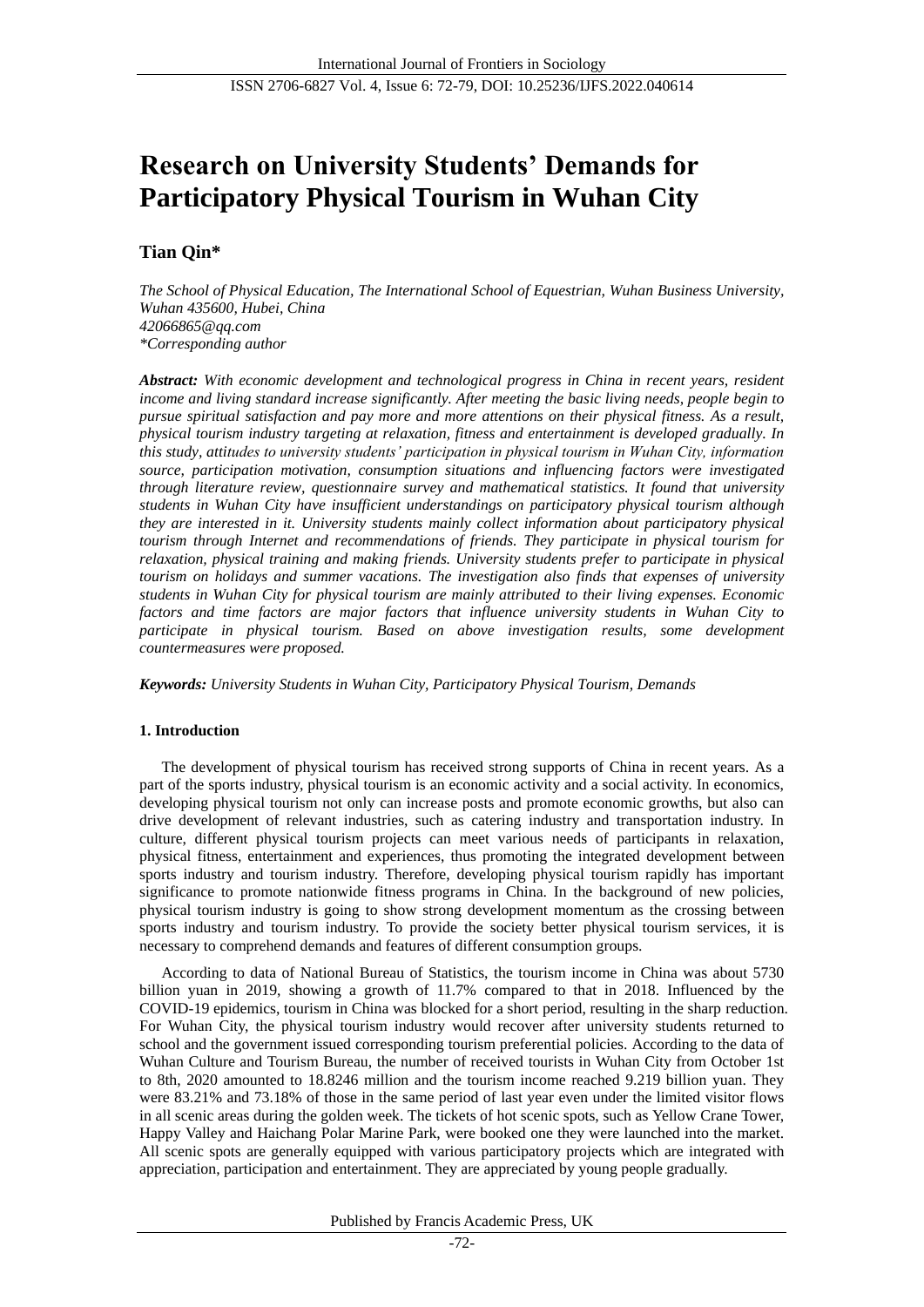Among existing studies, researches on physical tourism, participatory physical tourism demands and participatory physical tourism consumption attract more and more attentions of scholars (Jeffrey. D. James, 2002; Wu Changyi, 2012; Wang Jiahui, 2012; Yi Xiaoping, 2008; Li Chen, 2019; Liu Zhifeng, 2020). However, there are few studies on participatory physical tourism demands. With respect to research objects, university students are a young vital group with a big quantity and they are a group with considerable potentials in physical tourism. Scholars have studied university students from multiple aspects and proposed reasonable suggestion. Wuhan City possesses abundant tourism resources and complete sports facilities and more importantly, it accommodates a lot of universities. Wuhan City ranks the top in China in term of university student population, where university students have relatively high expectations to participatory physical tourism. As the potential customer market of physical tourism, university students are important participators of physical tourism. Therefore, it is necessary to understand needs and characteristics of participatory physical tourism of university students in order to provide them better services. In the present study, major motivations, economic conditions and travelling time of university students to participate in physical tourism were investigated and potential physical tourism needs of university students in Wuhan City were explored fully. On this basis, effective development strategies were proposed to guide university students participate in physical tourism and promote the sound sustainable development of participatory physical tourism.

#### **2. Investigation and Analysis of Current Status**

#### *2.1 Attitudes toward Participatory Physical Tourism and Information Source*

#### *2.1.1 Attitudes toward Participatory Physical Tourism*

It can be seen from Table1 that university students in Wuhan City have high recognition to participatory physical tourism. Among them, 7.0% of university students are very interested in participatory physical tourism and 59.3% are interested in it, while 33.7% have moderate attitude and are not interested in it. Most university students have general strong athletic ability and have more spare time, so they have great demands for physical fitness and relaxation. In addition to entertainment, participatory physical tourism has characteristics of physical fitness and challenge, thus enabling to meet consumption needs of university students. The interest of about 65% university students in participatory physical tourism is also reflected by their great market potentials in Wuhan City. Although most university students are not interested in participatory physical tourism, more and more students will become interested in it with the perfection of national policies and decrees as well as the continuous growth of consumption hotspots.

|              |        | Very interested $(\%)$ | Interested $(\% )$ | Moderate $(\%)$ | Not interested $(\% )$ |
|--------------|--------|------------------------|--------------------|-----------------|------------------------|
| Gender       | Male   | 8.7%                   | 52.2%              | 28.3%           | 10.5%                  |
|              | Female | 5.0%                   | 67.5%              | 20.0%           | 7.5%                   |
| Total $(\%)$ |        | $7.0\%$                | 59.3%              | 24.4%           | 9.3%                   |

*Table 1: Attitudes of university students in Wuhan City to participatory physical tourism*

#### *2.1.2 Information Acquisition*

It found through an investigation and university students usually acquire information of participatory physical tourism from Internet, friends' recommendations, propagation of government and scenic spots, activity propaganda of sports competitions, and newspapers & journals. It can be seen from Fig 1 that Internet is the major pathway for university students to acquire information about participatory physical tourism, accounting for 40.7%. Friends' recommendation is the second pathway and newspapers & journals only account for 10.5%. In the era of Internet nowadays, network becomes an important medium for people to acquire information. Influenced by Internet propagation, the publicity of newspapers & journals decreases significantly. Almost every university student is equipped with computer and wireless network for the needs of learning. The rapid development of Internet provides university students an important mean to acquire information. Moreover, university students usually contact with classmates and friends, so information communication among friends is also a mean for them to acquire information. In contrast, scenic areas and sports events didn't promote participatory physical tourism thoroughly.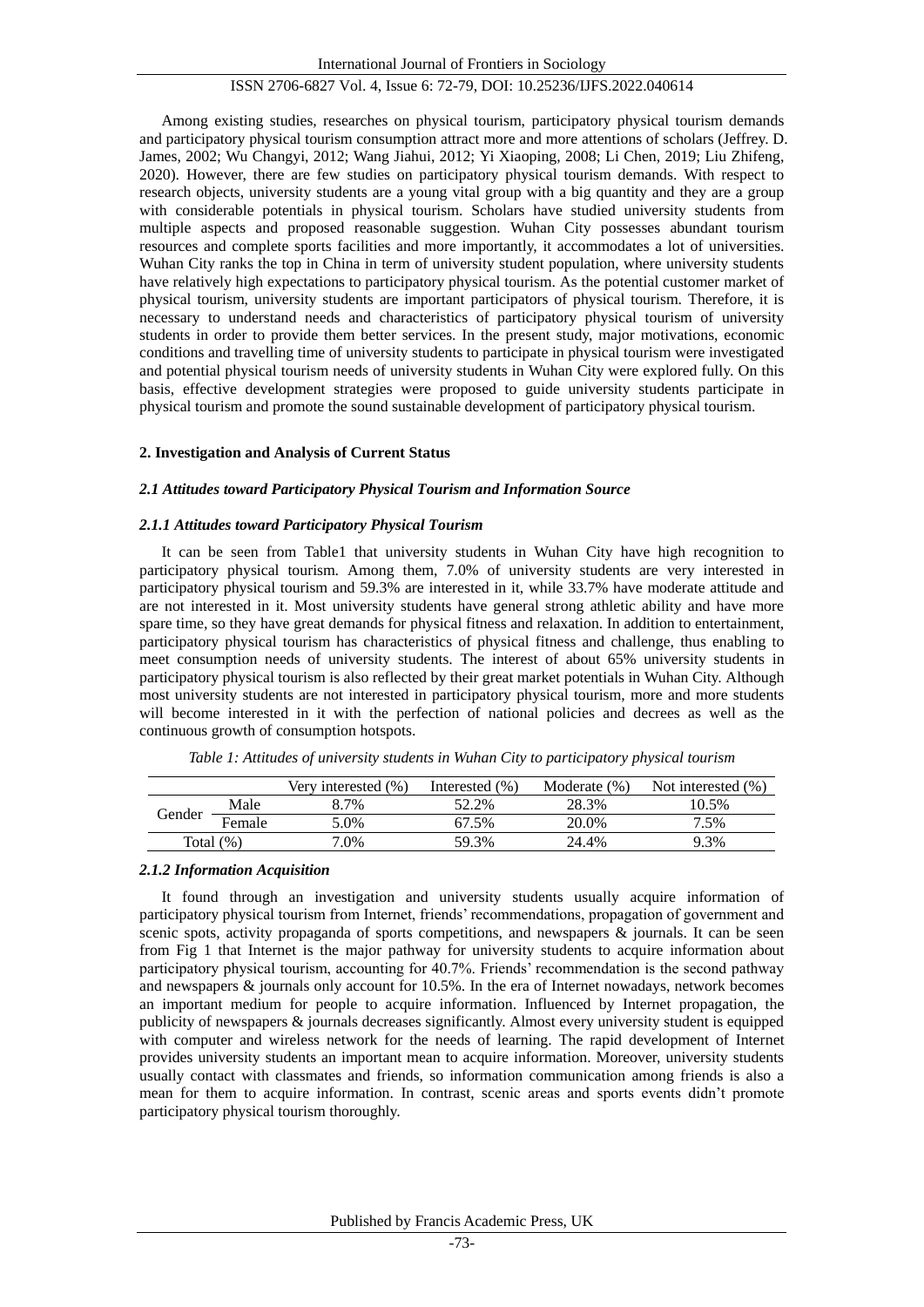International Journal of Frontiers in Sociology





*Figure 1: Information source of participatory physical tourism of university students in Wuhan City*

#### *2.2 Motivation and time selection*

#### *2.2.1 Motivation*

Motivation refers to the psychological process or internal impetus to cause and maintain individual activities and make activities targeting at an object. The motivations of participants in physical tourism mainly include physical training, leisure and entertainment, social communication and knowledge acquisition. It found from an investigation that university students in Wuhan City participate in participatory physical tourism activities for various motivations, mainly including leisure and entertainment and physical training. Most students participate in participatory physical tourism for more than one motivation, indicating that they have some enthusiasm in participatory physical tourism to some extent. Moreover, they have unique advantages in participatory physical tourism. China's strong supports to development of physical tourism are for the considerable market potentials. More important, it can accelerate nationwide physical fitness and realize the goal of strengthening the country based on sports are shown in in Fig 2.



*Figure 2: Motivations of university students in Wuhan City participating in participatory physical tourism*

## *2.2.2 Time Selection*

University student have legal holidays and weekends in addition to winter and summer vacations. They have a lot of spare time and are relatively freely. Moreover, the abundant spare time of university students gives them multiple options of traveling time. Time for university students in Wuhan City to participate in physical tourism was investigated. Investigation results are shown in in Fig 3.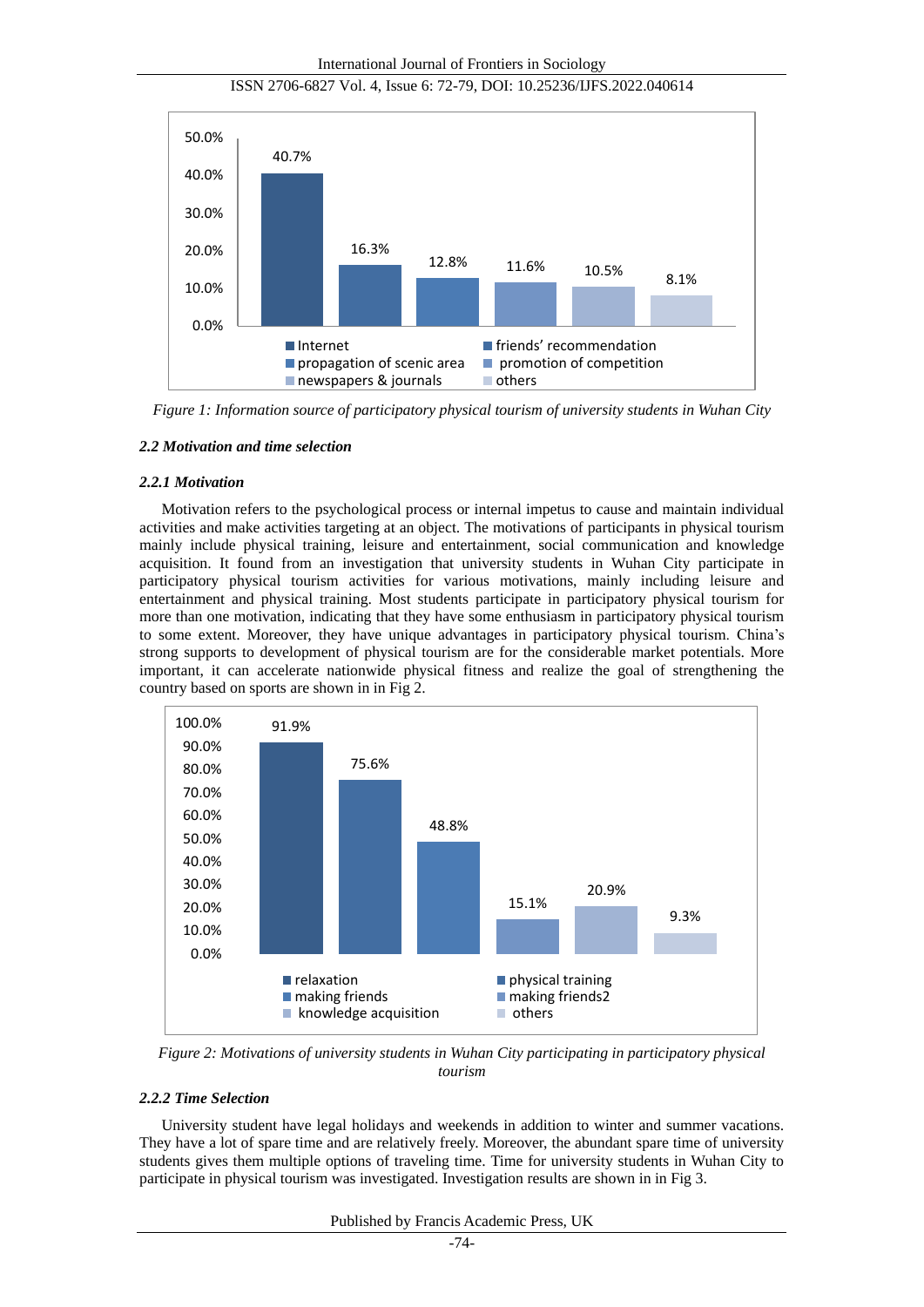



*Figure 3: Time selection of university students for participatory physical tourism*

It can be seen from Fig 3 that university students in Wuhan City prefer to travel during holidays and summer vacations. On holidays, there are sales promotion of merchants and scenic areas. Since university students prefer to travel with classmates and friends, they are easier to find traveling companions during holidays. Holidays are in favor of short-distance travels, while summer and winter vacations are appropriate for long-distance travels. Summer vacation is longer than winter vacation. With appropriate weather, they only have to carry few articles of daily use. It is a good opportunity for university students to participate in physical tourism in summer vacation. On contrary, winter vacation is cold and short and it approaches to the spring festival which is a traditional festival. Students prefer reunite with their family members around the spring festival.

#### *2.3 Consumption Situations*

#### *2.3.1 Expense Source*

With respect to capital source for university students in Wuhan City to join in participatory physical tourism, this investigation set five options for respondents. Multiple options can be chosen. Investigation data are shown in Fig 4.

It can be seen from Fig 4 that expenses for university students in Wuhan City to join in participatory physical tourism mainly come from living expenses, followed by part-time incomes, scholarship and special offering of parents successively. Although university students live in a place far away from hole independently, they have no independent economic source. Therefore, their travel expenses are mainly deducted from living expenses. These respondents account for the highest proportion in all respondents. Since physical tourism requires a relatively high cost, saving living expenses only cannot meet their consumption needs. Some student can get expenses for participatory physical tourism by part-time jobs and scholarships. Moreover, respondents who get independent financial supports for participatory physical tourism from parents only account for 20.4%, indicating that family education concern less about physical education of children. In other words, family education pays insufficient attentions to physical tourism and physical fitness.



*Figure 4: Expense sources of university students for participatory physical tourism*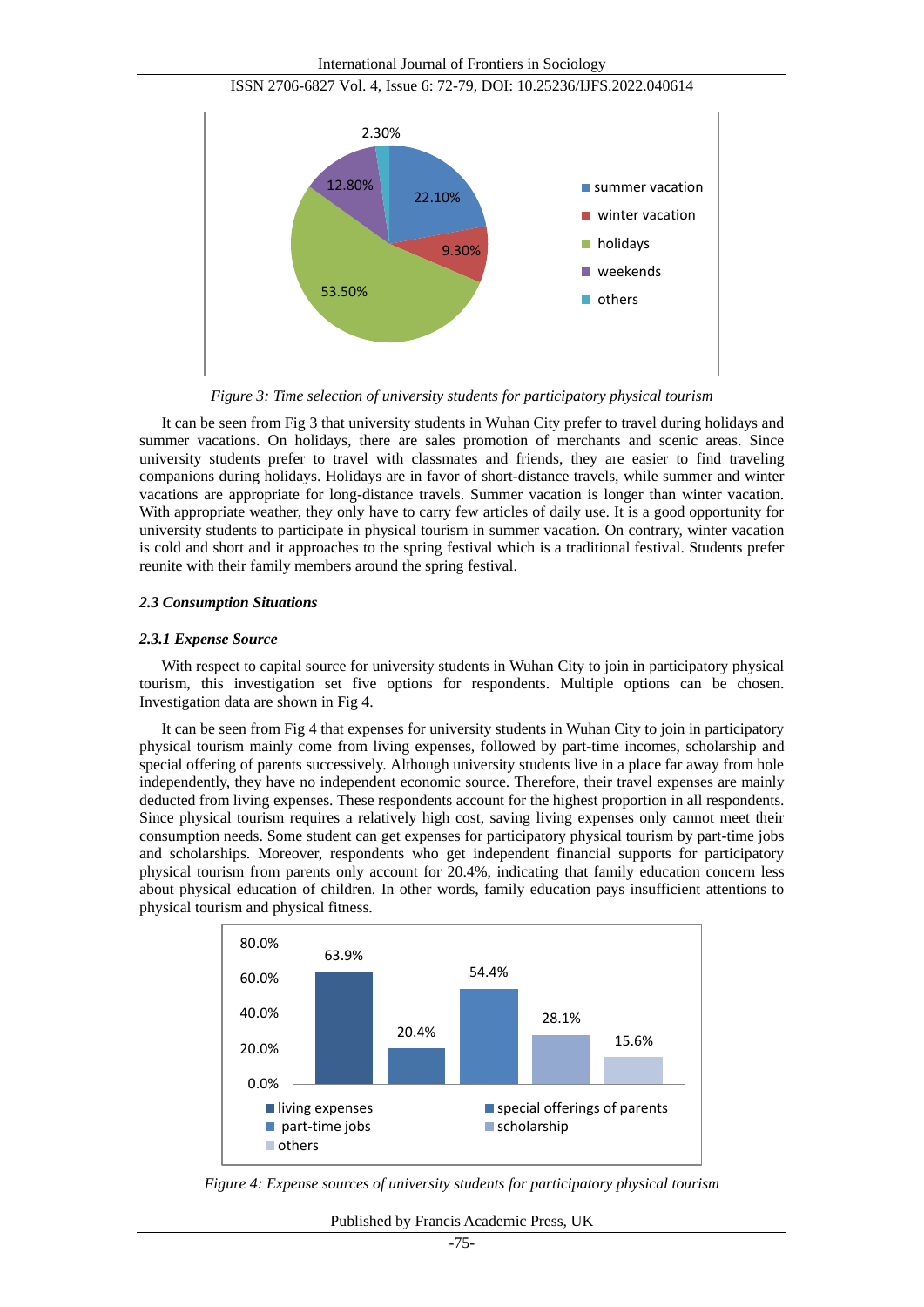#### *2.3.2 Expected consumption amounts of each participatory physical tourism*

With the rapid economic development, people pay more and more attentions to their physical health. The proportion of expenses for sports in whole consumption increases and university students begin to pursue the unique and novel physical tourism mode. To study consumption behaviors of university students in Wuhan City in participatory physical tourism, this investigation focuses on expected consumption amounts. Investigation results are shown in Fig 5.



*Figure 5: Expected expense amounts for each participatory physical tourism*

It found in the investigation that the expected expense amounts of university students in Wuhan City for each participatory physical tourism range between 100 and 500 yuan. In division of consumption items, tickets and accommodation account for the most of total amounts, which are directly related with consumption level of university students. Living expenses of university students are mainly from their parents and their tourism expenses are mainly saved from living expenses. Hence, they have to meet basic living needs during tourism activities.

## **3. Influencing factors**

According to investigation and statistics on influencing factors against university students in Wuhan City in participatory physical tourism, it found that the participatory physical tourism of university students is not influence by an independent factor, but is the collaborative consequence of multiple factors. In this questionnaire survey, economic factors, time factors, physical factors, interest factors, family factors and others were designed. Investigation results are shown in Fig 6.



*Figure 6: Influencing factors of participatory physical tourism*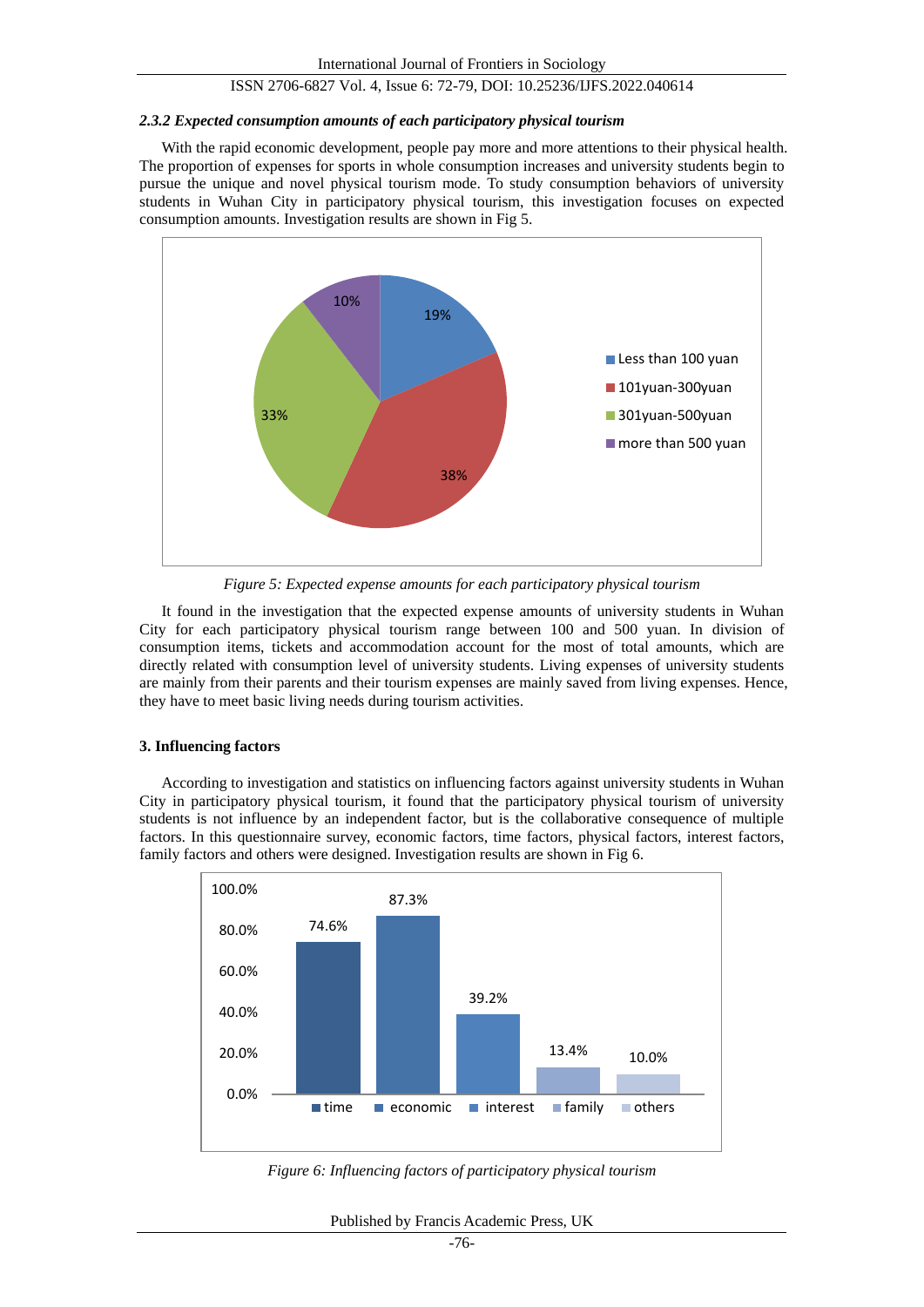#### *3.1 Influences of Economic Factors on Participatory Physical Tourism*

Since physical tourism has very strong professional, it claims a higher cost compared to other tourism. Although most university students in Wuhan City are interested in participatory physical tourism, their consumption levels are relatively low and they prefer some low-cost projects to participatory physical tourism with strong professional and excitation. University students have limited expenses for physical tourism. In one physical tourism, they have to pay for meals, transportation and tickets, resulting in the high total cost. This influences their enthusiasm in physical tourism

The investigation found that participatory physical tourism of most students is influenced by economic factors mostly. Their expenses for participatory physical tourism are mainly from living expenses. Some classmates increase additional expenses through part-time jobs, but this still cannot assure them to consume at will. Such limited economic conditions influence the degree of participation of university students. Hence, it is necessary to develop participatory physical tourism according to limited economic conditions of university students.

#### *3.2 Influences of time Factors on Participatory Physical Tourism*

University students own relevant abundant free time, such as winter vacation, summer vacation, holidays, weekends and spare time. However, there are still some students cannot participate in physical tourism due to pressures in academic performance and employment. According to the investigation, freshmen and sophomores have a lot of lessons and they are not very familiar with the campus and surrounding environment. They have to adapt to university life for a period and may participate in activities and part-time jobs in and out of campus during spare time, thus resulting in insufficient time for tourism activities. Junior students are preparing for internship or relevant job qualification certificates and senior students are busy with preparation for postgraduate entrance exams, civil servant exams and finding jobs. They have fewer time to participate in physical tourism. As a relaxation and entertainment lifestyle, participatory physical tourism not only claims a relatively high consumption level and also needs appropriate time. Participatory physical tourism is not an essential program for university students in Wuhan City.

## *3.3 Influences of Interest Factors on Participatory Physical Tourism*

Interest factors account for 32.9% of investigated influencing factors, indicating that university students in Wuhan City have not very strong interests in participatory physical tourism. On one hand, this is because most students have few relevant knowledge and they believe that participatory physical tourism is suitable for people with high physical fitness and it is a quite dangerous project. On the other hand, scenic areas, traveling agencies and government have poor publicity of participatory physical tourism. As a result, the participatory physical tourism lacks of characteristics or didn't motivate interests of university students. For this reason, the participatory physical tourism market has to be further explored. The government sectors and scenic areas have to propagate and positively guide university students to participate in physical tourism.

#### *3.4 Influences of Family Factors on Participatory Physical Tourism*

Participatory physical tourism has diversified forms, which propose different requirements on professional skills. Some projects might have some risks and parents may have concerns when they are supporting children to participate in physical tourism. Besides, influenced by exam-oriented education, most parents hope their children to concentrate in academic studies and they pay inadequate attentions to relaxation and physical fitness. Therefore, they don't encourage their children to spend time on physical tourism. Parents have some prejudices to physical tourism and children are easy to be influenced by parents. These restrict enthusiasm of university students to participatory physical tourism to some extent.

#### *3.5 Influences of other Factors on Participatory Physical Tourism*

Safety problems in physical tourism have been concerned highly by people. It found from the investigation that participatory physical tourisms that university students in Wuhan City are interested in are mainly bungee jumping, skiing and drifting, which are relatively adventuring and irritating. The lack of guidance of professional and standard management regulations may threat life health of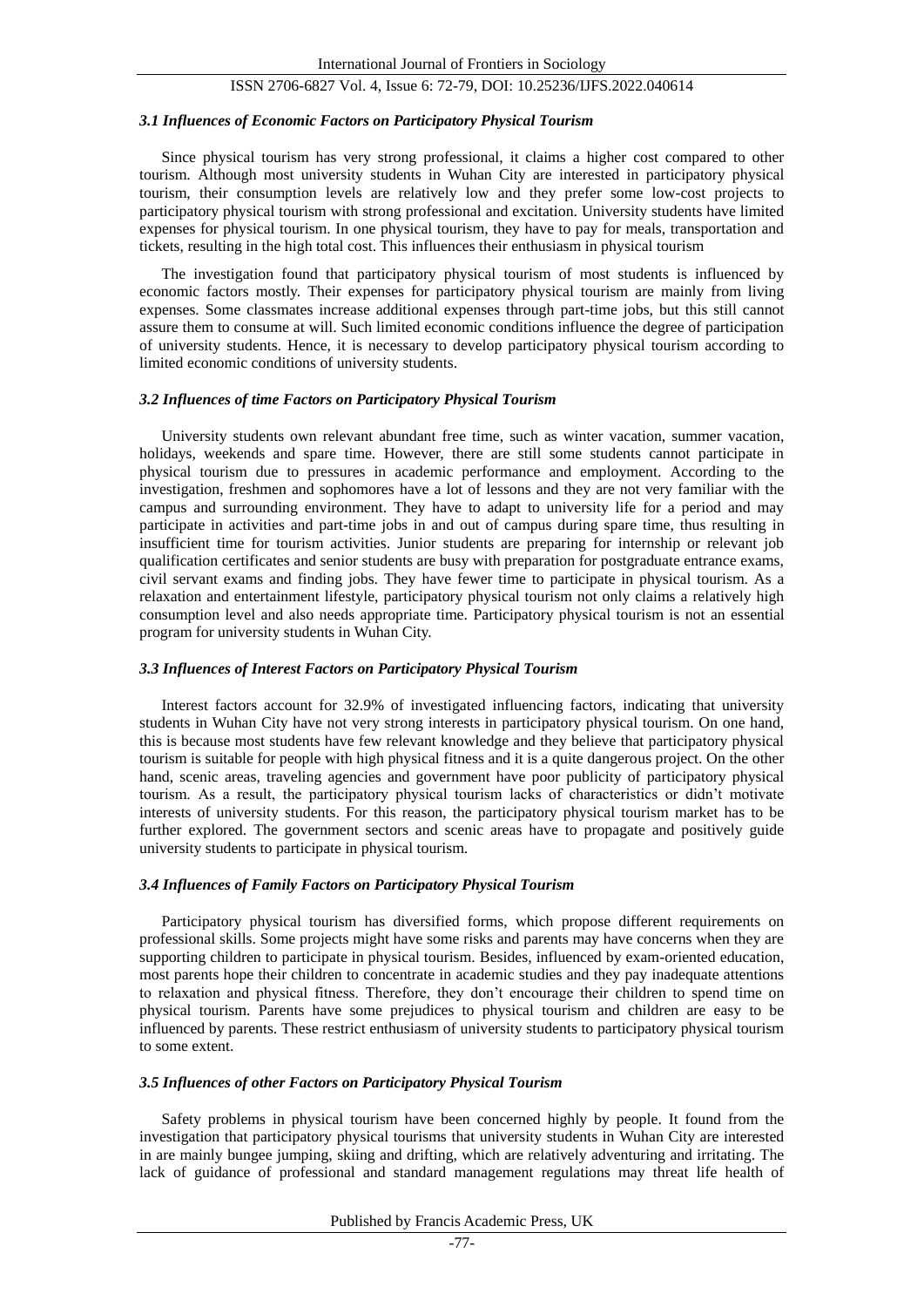university students. Such sports projects with some risks are important causes that restrict university students to participate in physical tourism.

#### **4. Conclusions and Suggestions**

#### *4.1 Conclusions*

Participatory physical tourism is the integrated product of sports and tourism and it is characteristic of relaxation, fitness and interaction. Some conclusions could be drawn by investigating status of university students in Wuhan City participating in physical tourism:

Although university students in Wuhan City are interested in participatory physical tourism, they have few knowledge. Internet and friends' recommendation are two major pathways for university students to acquire information of participatory physical tourism. University Students in Wuhan City participate in physical tourism for relaxation, physical training and making friends. University students prefer to participate in participatory physical tourism on holidays and summer vacations and they are more willing to have short-distance tourism activities. According to the investigation, physical tourism expenses of university students in Wuhan City mainly come from living expenses and the expected amount for each participatory physical tourism ranges between 100 and 500 yuan. Among the investigated influencing factors, economic factors and time factors are major factors that influence university students in Wuhan City to participate in physical tourism.

#### *4.2 Suggestions*

To meet the demands of university students in Wuhan City for participatory physical tourism better and promote the sound development of participatory physical tourism, some suggestions are proposed in accordance to current status.

#### *4.2.1 Strengthen Propagation of Participatory Physical Tourism*

Propagation of participatory physical tourism is not only the responsibility of scenic areas, but also needs assistances of relevant government sectors and universities. Internet and friends' recommendation are major ways for university students to acquire information. However, there are disordered information on Internet, making it difficult to distinguish the true from the false. Friends' recommendations are one-sided. Under this circumstance, all involved particles shall build up an official communication platform to provide services of participatory physical tourism, including information query, professional guidance and policy services. This platform can provide convenience for university students and issue accurate information to positively guide university students to participate in physical tourism.

#### *4.2.2 Design Participatory Physical Tourism Services According to Consumption Characteristics of University Students*

University students participate in physical tourism mainly for relaxation and physical training. Some participatory physical tourism products of relaxation and physical fitness can be developed. However, university students usually have low consumption levels, which require to paying attentions to the price acceptability to university students. A reasonable price is an important mean to maintain customers. If the price is too high, it may restrict university students to participate in physical tourism. Differential services are provided according to market segmentation, which can meet individual demands of university students better and thereby promote the development of participatory physical tourism.

#### *4.2.3 Formulate Relevant Policies To Support the Development of Participatory Physical Tourism.*

An industrial development cannot be realized without supports of national policies. As the integrating industry of sports industry and tourism industry, participatory physical tourism development needs supports from government, sports and tourism administration departments. Based on market investigation of participatory physical tourism, it can master demands characteristics of university students for participatory physical tourism accurately and formulate reasonable development plans. Additionally, China shall standardize market orders participatory physical tourism from the institutional system, strengthen infrastructure construction and issuing relevant preferential policies to lower operation costs of scenic areas and assure the sustainable development of participatory physical tourism market for university students.